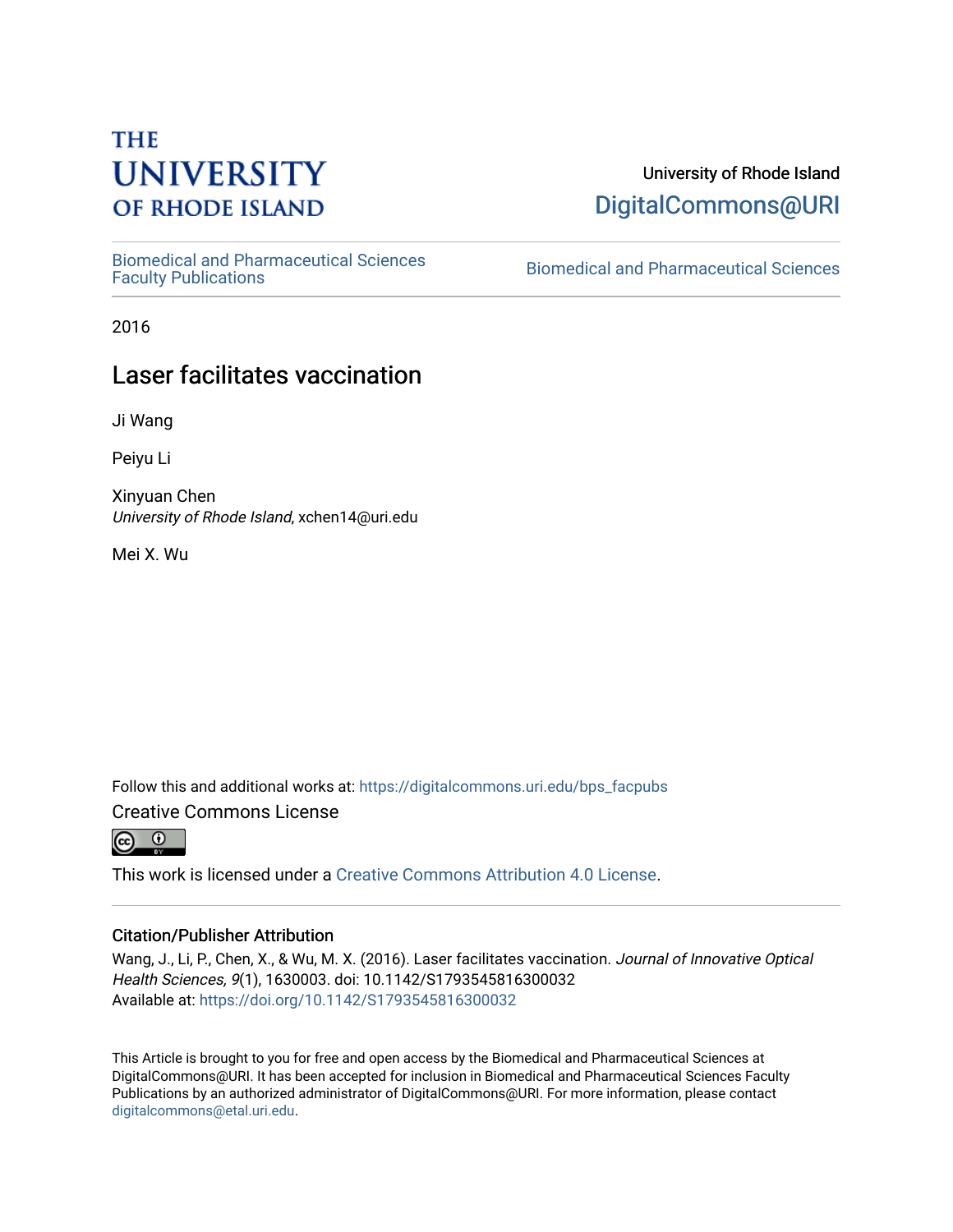



## Laser facilitates vaccination

Ji Wang\*,<sup>†,§</sup>, Peiyu Li\*, Xinyuan Chen<sup>†</sup> and Mei X. Wu\* \*Wellman Center for Photomedicine Massachusetts General Hospital, and Department of Dermotology Harvard Medical School, Boston, MA 02114, USA

† Biomedical and Pharmaceutical Science, College of Pharmacy University of Rhode Island, Kingston, RI 02881, USA ‡ jwang10@mgh.harvard.edu

> Received 15 September 2015 Accepted 30 November 2015 Published 25 January 2016

Development of novel vaccine deliveries and vaccine adjuvants is of great importance to address the dilemma that the vaccine field faces: to improve vaccine efficacy without compromising safety. Harnessing the specific effects of laser on biological systems, a number of novel concepts have been proposed and proved in recent years to facilitate vaccination in a safer and more efficient way. The key advantage of using laser technology in vaccine delivery and adjuvantation is that all processes are initiated by physical effects with no foreign chemicals administered into the body. Here, we review the recent advances in using laser technology to facilitate vaccine delivery and augment vaccine efficacy as well as the underlying mechanisms.

Keywords: Laser; vaccine delivery; adjuvant.

#### 1. Introduction

Vaccine is the most cost-effective way to control infectious diseases. To date, more than 70 vaccines have been developed to reduce the morbidity and mortality caused by approximately 30 pathogens.<sup>1</sup> The most successful example is smallpox vaccine, which completely eradicated smallpox in humans and saved millions of lives. Despite the enormous success of vaccines, there are still several obstacles to overcome before vaccines can reach their full potential. First, current vaccine manufacturing capacity is far from meeting the global needs, especially in response to a pandemic. Taking influenza vaccine as an example, the global influenza vaccine manufacturing capacity has increased to  $\sim$  1 billion doses per year, yet this manufacturing capacity can only meet  $1/10$ th of the global need ( $\sim 10$  billion, two doses for  $70\%$  of population). Second, effective vaccines are still not available for some diseases, including human immunodeficiency virus (HIV)

<sup>§</sup> Corresponding author.

This is an Open Access article published by World Scientific Publishing Company. It is distributed under the terms of the Creative Commons Attribution 4.0 (CC-BY) License. Further distribution of this work is permitted, provided the original work is properly cited.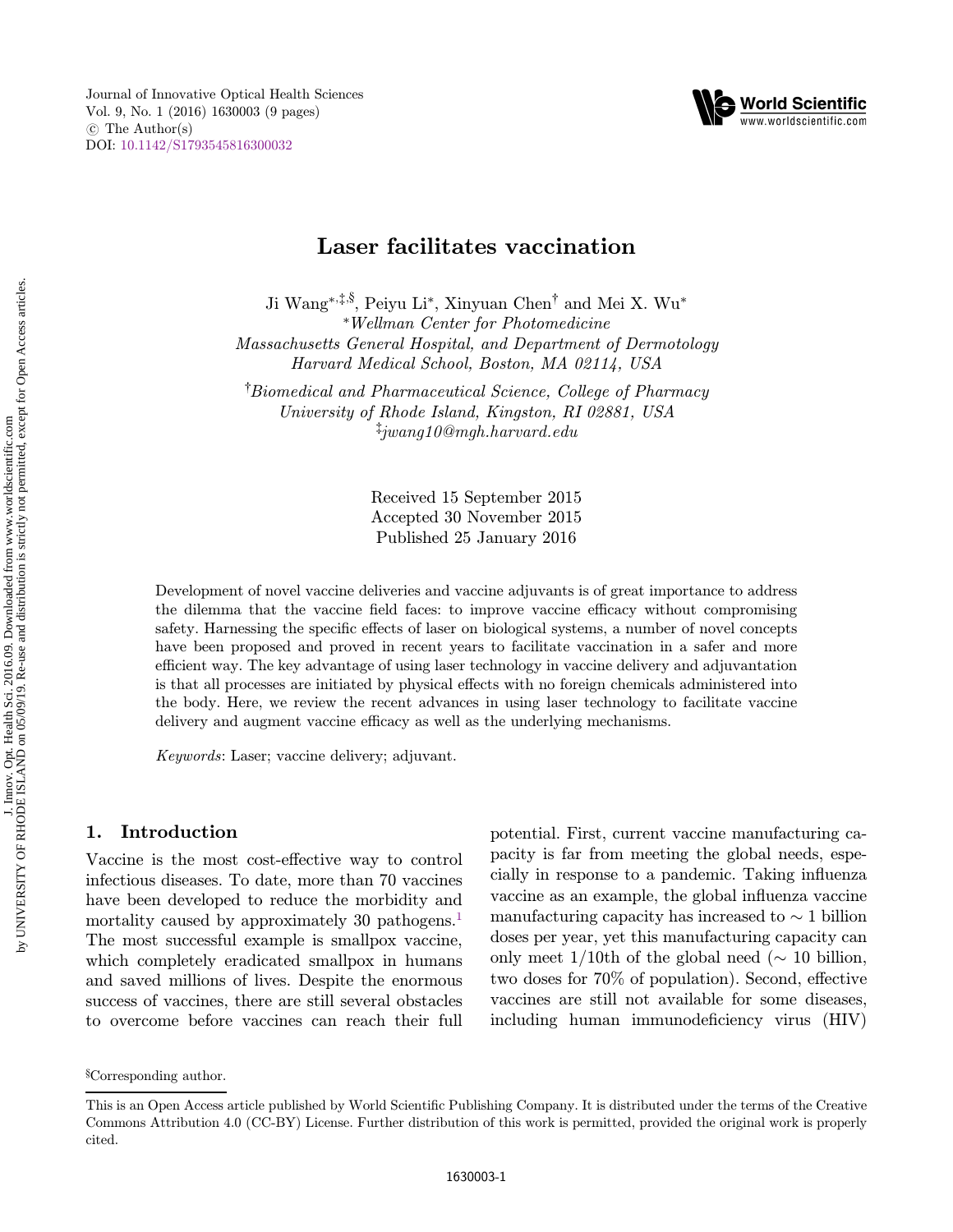infection, tuberculosis and malaria. Third, the efficacy of vaccines in the very young and old populations is much lower than that in their young adult counterparts.<sup>[2,3](#page-7-0)</sup>

Dose sparing would be an attractive strategy to overcome the limited manufacturing capacity and reduce the cost of vaccination in developing countries. Therefore new vaccine delivery strategies and adjuvants that enable dose sparing have been extensively studied in recent years. Besides dose sparing, new delivery strategies and adjuvants are an essential part of our effort to develop future vaccines, in which the type, location and duration of the immune responses should be accurately con-trolled to ensure the efficacy and safety.<sup>4,[5](#page-7-0)</sup> Moreover these new delivery strategies and adjuvants can also contribute to augment vaccine-induced immune responses in very young and old populations.

Tens of new chemical adjuvants have been developed in last decades, but only a few of them entered clinics, mostly due to the safety concern of administrating foreign chemicals into healthy recipients. Alternatively, the concept of laser-based vaccine adjuvant has been proposed and studied in recent years. $6-9$  $6-9$  $6-9$  The key advantage of this technology over traditional chemical adjuvants is there would be no any foreign chemicals administered into our body, holding a great promise for future clinical applications. Because the early practice of laser adjuvant has been reviewed elsewhere,  $10^{-12}$  $10^{-12}$  $10^{-12}$  $10^{-12}$  in this, we will focus on the most recent advances in this field. Additionally, we will also summarize the progress on how laser technology facilitates the delivery of vaccines without incurring any unwanted side effects.

### 2. Facilitation of Cutaneous Delivery of Vaccines by Laser Technology

Most of current vaccines are administered through intramuscular injections, although the skin is known to be a more potent site for vaccination, because a large number of antigen presenting cells reside in the skin. In sharp contrast, there are fewer antigen presenting cells in the muscle in homeostasis state. Skin also contains abundant lymphatic and blood vessels, ensuring quick recruitment of immune cells from the circulation into the skin and fast migration of antigen-loaded antigen presenting cells from the skin into lymph nodes. In accordance to this, intradermal vaccination has been found to induce more potent immune responses than that induced by intramuscular injections of various vaccines, including influenza, Rabies, etc.<sup>[13](#page-7-0)</sup>

Yet, intradermal injection of vaccines is frequently associated with severe local reactions. A number of studies showed that injection of influenza vaccines into skin by hypodermal needles caused swelling and erythema lasting for several days.  $14,15$  $14,15$ Additionally intradermal injection of Bacillus Calmette–Guérin (BCG) vaccines, a vaccine used worldwide to prevent childhood tuberculous meningitis and miliary disease, induced severe local reactions, leaving permanent scars on the skin[.16](#page-7-0)

To resolve this issue, ablative fractional laser (AFL) was used to fractionally deliver vaccines into skin. AFL generates an array of microchannels in epidermis. These laser-generated microchannels are so small that they can be quickly healed in one or two days by surrounding healthy tissues. Vaccines can be delivered into these microchannels by applying vaccine solution on the surface of lasertreated skin or delivering vaccine powder accurately into each channels using epidermal powder delivery  $(EPD)$ .<sup>17,18</sup> Amazingly, fractional delivery of vaccine into these well separated microchannels greatly reduced vaccine-induced skin reactions without compromising vaccine efficacy. For instance, fractional delivery of BCG vaccine into laser-generated microchannels resulted in faster and full recovery of the skin, whereas intradermal injection of BCG vaccine induced prolonged inflammation and per-manent scars.<sup>[18](#page-8-0)</sup>

Besides BCG vaccine, this laser-mediated fractional delivery can be also used for the transcutaneous delivery of novel anti-tumor or antiviral vaccines. Harnessing microchannels generated by the Precise Laser Epidermal System (P.L.E.A.S.E.), Terhorst et al. transcutaneously delivered a XCR1+ dendritic cell targeting anti-tumor vaccine, which subsequently induced robust anti-tumor immune responses in mice[.19](#page-8-0) The laser-mediated fractional delivery is also beneficial for attenuated viral vectors, especially for vaccinia virus-derived vectors.[18](#page-8-0) Vaccinia virus is traditionally delivered through physically damaged epidermis (by scarification) to induce protective immunity against smallpox. Although the majority of population is no longer receiving this vaccine after eradication of smallpox, vaccinia virus derived vectors are still the focus of the vaccine research.[20](#page-8-0) Being a vector, it can induce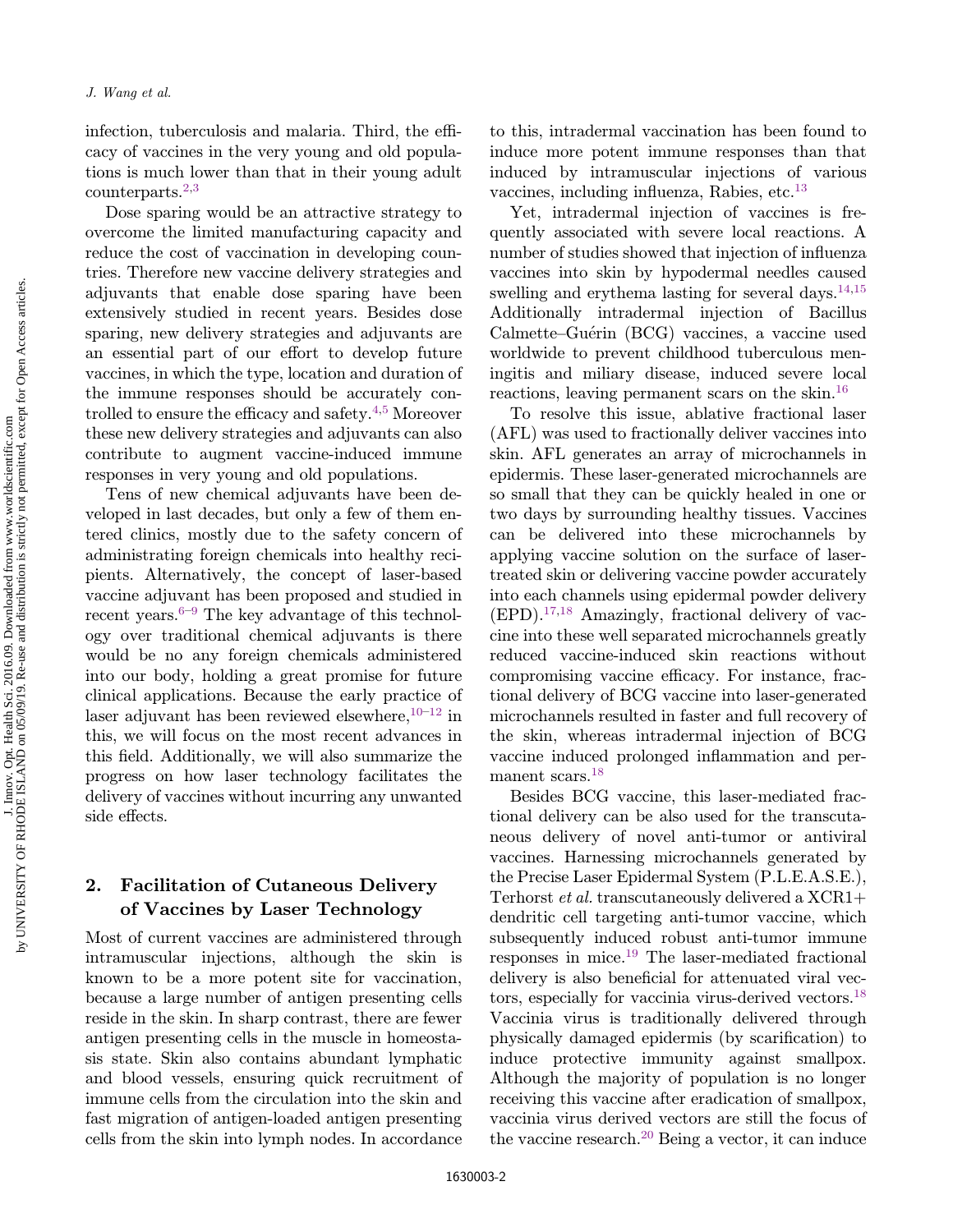by UNIVERSITY OF RHODE ISLAND on 05/09/19. Re-use and distribution is strictly not permitted, except for Open Access articles.by UNIVERSITY OF RHODE ISLAND on 05/09/19. Re-use and distribution is strictly not permitted, except for Open Access articles J. Innov. Opt. Health Sci. 2016.09. Downloaded from www.worldscientific.com

very potent humoral and cellular immune responses against the foreign gene it carries. The vaccinia vectors have been used as carriers of HIV vaccines, in which replication-competent Tiantan vaccinia virus (rTV) carrying the gag, pol and gp140 genes induced potent immune responses and provided high level of protection in rhesus macaques. $21$  However, to maximize its efficacy, these vectors need to be delivered by scarification, leading to uncontrollable skin damages. This may be the major reason why this highly effective vaccine vector is rarely used. On the other hand, fractional delivery of vaccinia vectors by laser-mediated EPD induced highly controllable skin damages, with more potent immune responses[.18](#page-8-0)

Taken together, this fractional delivery strategy holds a great promise to improve intradermal skin vaccination. It is worthwhile to point out that AFC is not the only way to generate skin microchannels for fractional intradermal vaccine delivery. Technologies, like microneedle arrays, can also accomplish this goal. Our study showed cutaneous delivery of BCG vaccine as well as influenza vaccine by microneedles resulted in improved skin conditions as compared with intradermal injections.[22](#page-8-0)

## 3. Increasing Blood Vessel Entry of Malaria Vaccine by Laser Illumination

Besides nonspecific ablation of superficial skin to generate microchannels, facilitation of vaccination could also be achieved in a more specific manner. In 1980s, researchers found illuminating skin with green laser resulted in blood vessel leakage due to the absorption of light energy by hemoglobin.[23](#page-8-0) Oxygenated hemoglobin and hemoglobin inside red blood cells have a peak absorbance at 540 nm and 578 nm, respectively. Therefore upon laser illumination within these wavelengths, red blood cells carrying hemoglobin absorb laser energy and release heat to destroy capillaries in the skin. This treatment is named "selective photothermolysis" and widely used to treat vascular malformation in clinics for decades. Recently this laser treatment has been used to induce transient capillary leakage to increase the concentration of blood biomakers in the superficial layer of skin. $24$ 

Generally, entering circulation system is not required for most vaccines, but it is a crucial step for

one promising malaria vaccine, PfSPZ (Sanaria Inc.), composed of radiation-attenuated sporozoites.[25](#page-8-0) Malaria is a tropical disease caused by Plasmodium falciparum (pf) parasite which infected approximately 207 million people and cased 627,000 deaths in 2012 alone. $26$  Vaccines are the most costeffective strategy to control malarial epidemics, but currently the most advanced malaria vaccine, RTS, S, can only provide about 50% protection in humans.[27](#page-8-0) Fortunately another promising malaria vaccine candidate, named PfSPZ, has been found to confer  $>80\%$  protection in human volunteers.<sup>[25](#page-8-0)</sup> Radiation-attenuated sporozoites could infect hepatocytes and synthesize early liver stage-specific antigens, which are important for inducing protective immunity against malaria infection. Conceivably, for this live-attenuated vaccine, stronger immunity is correlated with a greater amount of radiation-attenuated sporozoites reaching the liver. Therefore intravenous injection is used in current clinical trials to maximize the entry of sporozoites into the blood vessel and then the liver. Although intravenous injection is considered as the most ef ficient route for delivering sporozoites to the liver, it faces formidable technical hurdles in vaccination of a large population, especially infants and young children whose veins are hardly visible. Unfortunately it is infants and young children who suffer from malaria and need the vaccine most. On the other hand, intradermal injection is a more clinically acceptable route for vaccination and it also mimics the natural infection by mosquito bites. However, intradermal injection is far less efficient than intravenous route, probably because the entry of sporozoites into blood vessels is highly restricted in the dermis.[28](#page-8-0) To achieve a similar level of protection, a substantially higher number of sporozoites is required for intradermal immunization than that for intravenous injection. Simply increasing the number of sporozoites per dose would increase the cost significantly, which would be problematic for a prophylactic vaccine needed by a large population in underdeveloped countries.

To facilitate the entry of sporozoites into blood vessels, the inoculation site was treated with a low power laser  $(532 \text{ nm})$  at  $1 \text{ J/cm}^2$ . This treatment selectively increased permeability of blood vessels and significantly enhanced skin-to-liver delivery of intradermal-injected sporozoites by 7-fold[.29](#page-8-0) A schematic diagram is shown in Fig. [1](#page-4-0). More importantly, the laser-mediated enhancement of skin-to-liver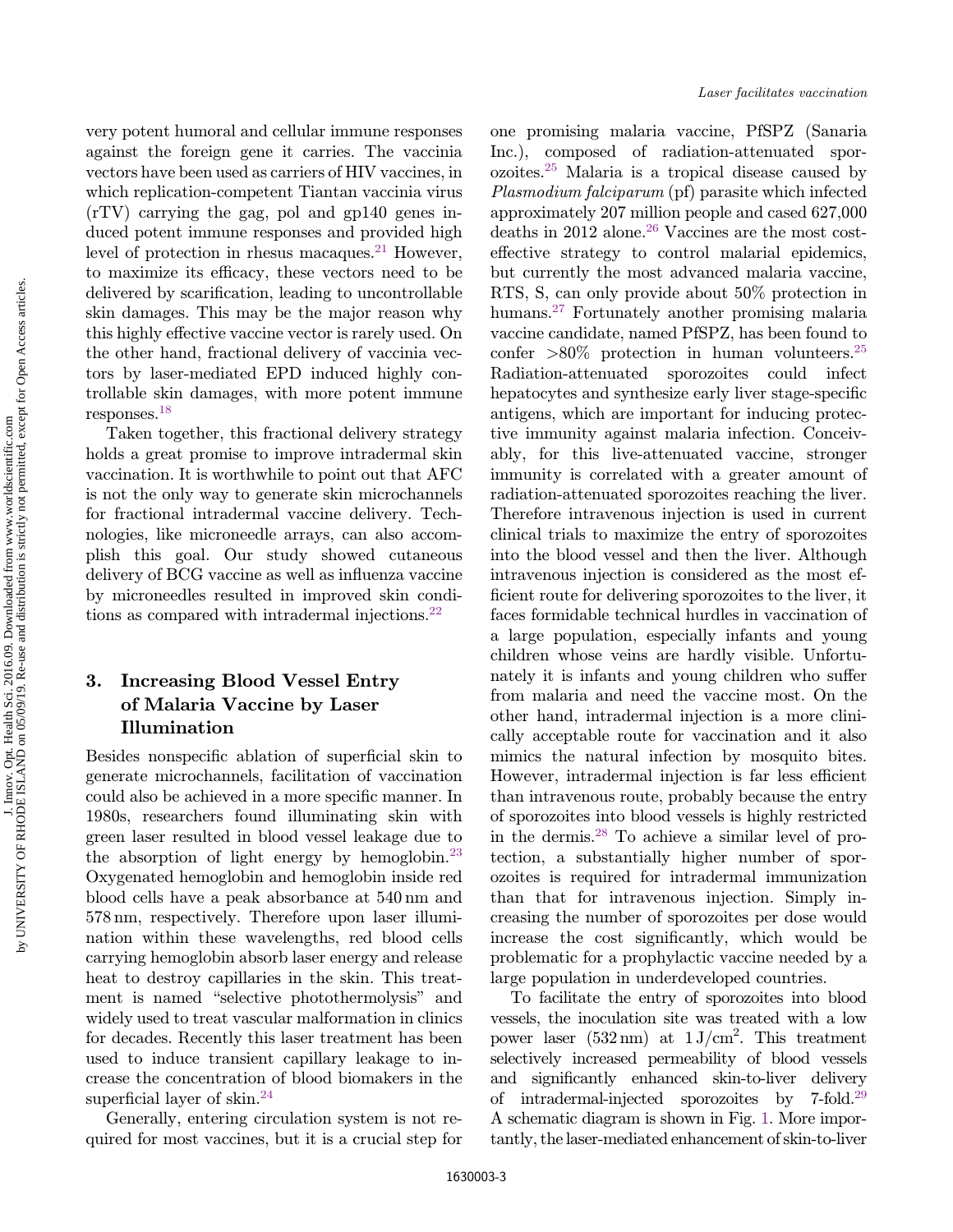<span id="page-4-0"></span>

Fig. 1. Delivery of malaria vaccine is facilitated by laser illumination. (a) 532 nm laser illuminates the skin, penetrating  $through skin blood capillary.$  (b) The laser energy is specifically absorbed by hemoglobin inside red blood cells, and converted into heat, leading to a transient increase in permeability of capillary vessels. (c) The radiation-attenuated sporozoites malaria vaccine binds blood vessel walls and enters circulation system easily through these permeabilized blood vessels.

delivery resulted in much stronger sporozoite-specific immune responses than that induced by intradermal vaccination alone and conferred protection against malaria infection to a similar level as intravenous immunization.[29](#page-8-0) If these early results can be con firmed in large animals and humans, laser-mediated intradermal delivery of radiation-attenuated sporozoites can serve as a more convenient and equally efficient alternative to intravenous vaccination. Moreover, the laser illumination can be combined with microneedle array to further simplify the vaccination in the future.

## 4. Laser Induced Micro-Sterile Inflammation Array as Vaccine Adjuvant

Another issue that hampers cutaneous vaccination is lack of safe adjuvants. Adjuvants could augment vaccine-induced immune responses, as well as

modulate the type of immune responses. For example, Th1 immune responses are preferred to control intracellular pathogens infection (virus, intracellular bacteria, etc.), whereas Th2 immune responses are critical in the defense against extracellular pathogens (extracellular bacteria, etc.). Unfortunately, our previous studies showed most currently used or under developed adjuvants, including aluminum hydroxide (Alum), oil-in-water emulsion and toll-like receptor (TLR) agonists, were not suitable for cutaneous vaccination, because these foreign chemicals often induce severe and long lasting local reactions after being injected into the skin. $8-11$  $8-11$  $8-11$ 

To address this, the concept of using inherent "danger signals" to alert the immune system was proposed. The inspiration came from an old adjuvant, Alum. Alum has been used as a vaccine adjuvant since 1920s. Previous studies suggested that the adjuvant effect of Alum was attributed to its antigen deposit effect, meaning that Alum forms hydrogel with vaccines in the injection site, releasing antigens slowly and stimulating the immune system continuously. However, a number of recent studies challenged this traditional view. Hutchison et al. demonstrated that removing the injection site 2 h after immunization did not result in compromised immune responses, indicating that the antigen deposit effect may not be important for the adjuvant effect of Alum.<sup>[30](#page-8-0)</sup> Meanwhile, a number of studies suggested the underlying mechanism owing to toxicity of  $\text{Alum}^{31}$ : Alum kills host cells, and dead cells in turn release danger signals, including uric acid, genomic DNAs, etc. $31-33$  $31-33$  $31-33$  These danger signals are designated as damage-associated molecular patterns (DAMPs). DAMPs could activate a number of immune pathways, like inflammasome and nucleic acid sensing pathway, inducing sterile inflammation that could subsequently enhance the adaptive immune responses.

These discoveries raise a question: why we need foreign chemicals, like Alum, to induce cell deaths, but not a much safer physics treatment that would not leave any foreign chemicals in our body. To prove this, we treated skin cells with high temperature (65–95 $\degree$ C), and injected them back into the skin with influenza vaccine. Interestingly we found this treatment induced higher immune responses compared to vaccine alone.[34](#page-8-0)

These results revealed that skin tissue injury can serve as a vaccine adjuvant. Nonablative fractional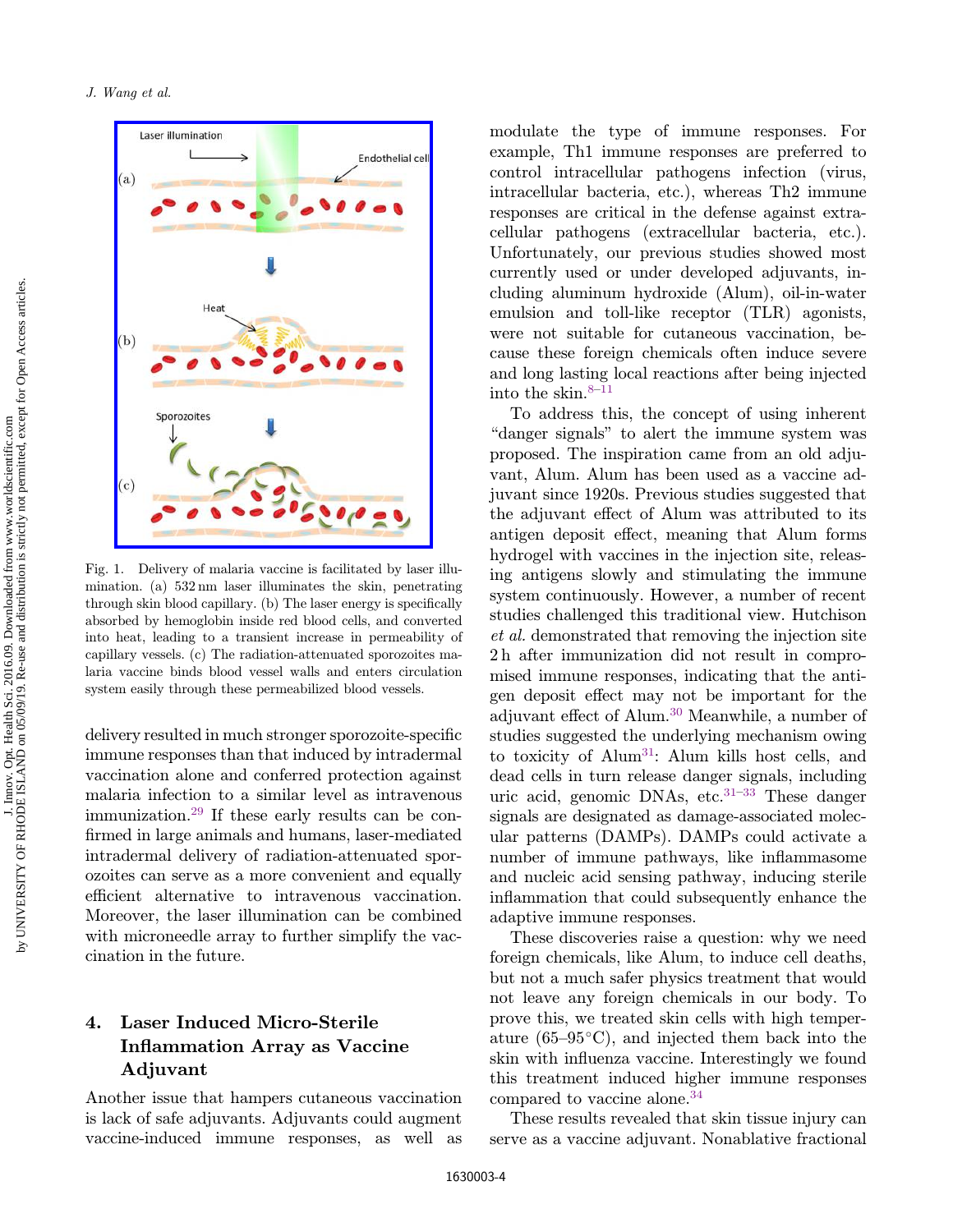<span id="page-5-0"></span>

Fig. 2. Micro-sterile inflammation array-based adjuvant. An NAFL induced micro-sterile inflammation array is shown on the left, and one of the micro-injured zones is enlarged on the right. (a) NAFL treatment kills skin cells which release dsDNA subsequently. dsDNA is taken up by antigen presenting cells (b) and recognized by DNA receptors (c). Upon ligand binding, activation signals by the receptors are transduced to STING, followed by activation of IRF3 and NF $\kappa$ B. (d) Type I interferons, proinflammatory cytokines and chemokines are produced to enhance the maturation and migration of antigen presenting cells. NAFL can be also combined with plasmacytoid dendritic cell activator, Imiquimod. (e) NAFL treatment first induces expression of chemokines in the skin. (f) These chemokines recruit plasmacytoid dendritic cells from circulation system into the skin. (g) The plasmacytoid dendritic cells are subsequently activated by topically applied Imiquimod cream, and release a number of factors to enhance the maturation and migration of antigen presenting cells, leading to enhanced adaptive immune responses.

laser (NAFL) can controllably induce skin injury, yet leading to a younger looking skin, a mature technology used in the cosmetic industry for dec-ades with excellent safety profile.<sup>[35](#page-8-0)</sup> The NAFL generates an array of micro-injured zones each as small as 200 micrometers in diameter rather than damage a single large area of skin as illustrated in Fig. 2. These micro-injured zones induce tiny sterile inflammation zones well separated by healthy skin and these tiny sterile inflammation zones can be resolved quickly, as short as 2 days, ensuring its safety. $34$  Interestingly, this transient inflammation is sufficient to enhance the immune responses induced by a number of vaccines, including model vaccine ovalbumin, Hepatitis B vaccine, and influenza vaccine. Vaccination of influenza vaccine with this micro-sterile inflammation array induced more potent protection against a viral challenge[.34](#page-8-0)

Our further investigation revealed that dsDNA released by laser-damaged host cells is one of the major mechanisms underlying NAFL-induced adjuvanicity.[22](#page-8-0) As mentioned above, Alum adjuvant induces the release of genomic dsDNAs from dead cells, which in turn activate the DNA sensing pathways[.31](#page-8-0),[32](#page-8-0) The dsDNA can be recognized by cytosolic receptors, including cyclic GMP–AMP synthase ( $cGAS$ ), etc.<sup>[36](#page-8-0)</sup> Upon binding to the dsDNA sensor, the activation signal is transduced to the adaptor protein Stimulator of interferon genes (STING), followed by activation of Type I interferon transcription through a TBK1–IRF3 mediated pathway or by activation of pro-inflammatory cytokines through  $NFAB$  pathway. Apart from dsDNA, tissue injury could also induce DAMPs like uric acid to activate inflammasome,  $33$  a complex activates capase-1 to cleave prematured interleukin-1 family (IL-1 $\beta$ , IL-18 and IL-33) into their active forms.[37](#page-8-0) Moreover, TLR are also potential targets of DAMPs. Upon ligand banding, TLRs transduce signals through MyD88 or TRIF protein to activate  $N$ F $\kappa$ B pathway or IRF pathway,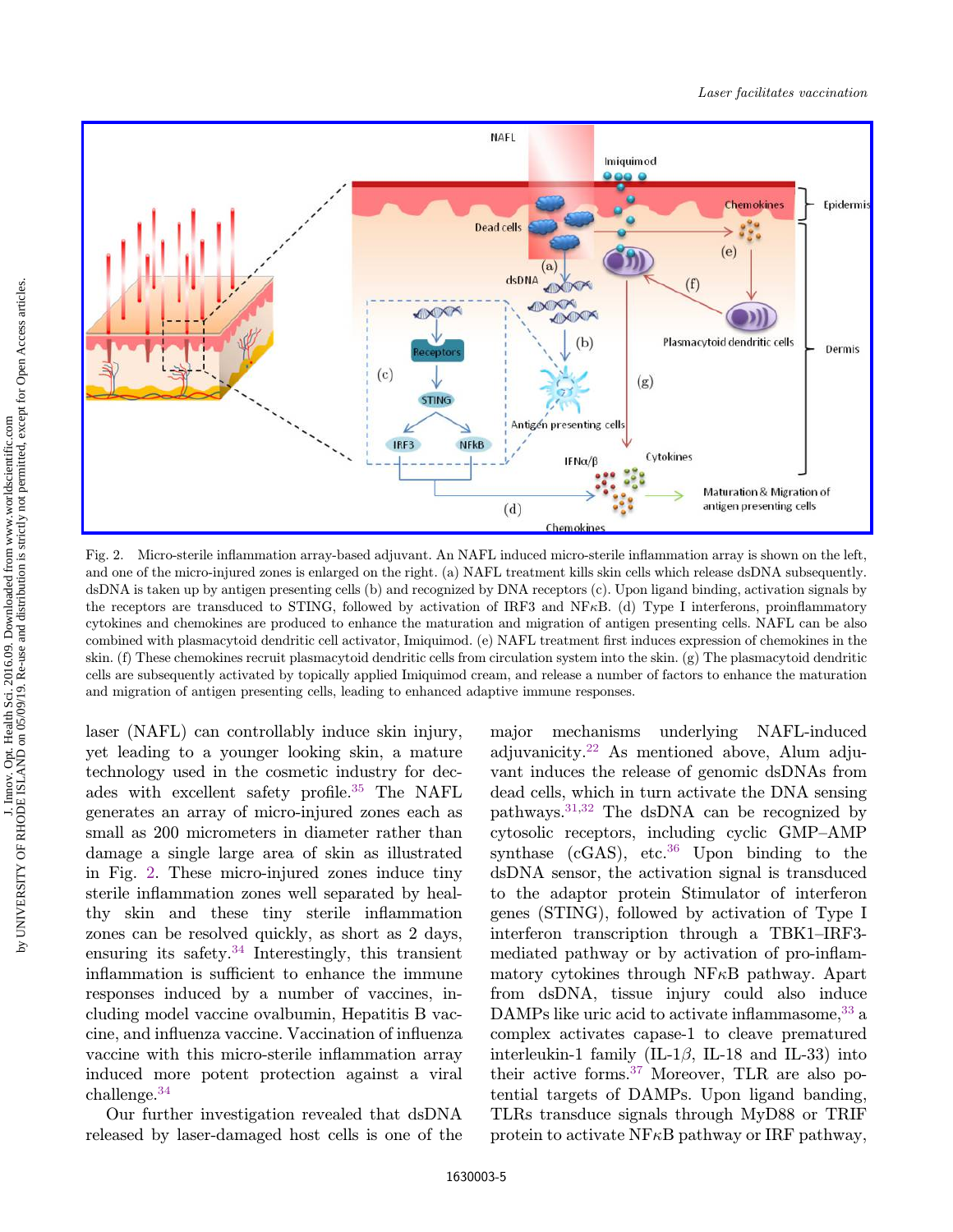respectively.<sup>[38](#page-9-0)</sup> However, by using mice deficient in one of these pathways, our results clearly showed the dsDNA-sensing, but not TLRs- or inflammasome-sensing pathway participated in augmentation of the immune responses by NAFL.[22](#page-8-0) The adjuvant effect of NAFL is summarized in Fig.  $2(a)-2(c)$  $2(a)-2(c)$ .

The dsDNA released from dying host cells appears to have a universal role to augment adaptive immune responses. Besides aforementioned Alum adjuvant, sensing of dsDNA was also suggested to be a key to the immunogenicity of DNA vaccine. In support, B and T cell-mediated immune responses induced by DNA vaccine were greatly impaired in STING- or TBK1-deficient mice.<sup>39,[40](#page-9-0)</sup> Moreover, the transfer of tumor derived dsDNA and subsequent activation of STING–IRF3 pathway have been shown to sufficiently augment  $CD8<sup>+</sup>$  T cell responses against tumor cells.<sup>[41](#page-9-0)</sup> Alum adjuvant not only induces release of dsDNA but also con-tributes to transfect dsDNA into cells.<sup>[32](#page-8-0)</sup> However, in most of the studies, including our study on NAFL adjuvant, how dsDNA entered cytosol remains unknown. Further studies in understanding this process are essential to maximize the effect of dsDNA-mediated immune augmentation as well as the immunogenicity of DNA vaccine.

Apart from intradermal injections, NAFL could be combined with other cutaneous vaccine delivery technologies. One of most promising technology is microneedles, especially biodegradable microneedles[.42](#page-9-0) As we mentioned previously, fractional delivery of vaccines by biodegradable microneedle array could greatly reduce the skin irritation induced by cutaneous delivery of vaccines. Biodegradable microneedle also offers additional advantages over traditional vaccination strategies, such as painless, sharp-hazard-free and self-applicable. However, delivering a clinically relevant dose of vaccine by these microneedles is always an issue, because polymerization matrix must occupy the microneedle shaft to provide sufficient mechanic strength. $43$  Unfortunately, this limitation could not be resolved simply by increasing the length of the microneedles or the density of needles, since long microneedles or increased density caused for pain and severe irritation, deviating from the ultimate goal of using microneedles[.44](#page-9-0) Our study revealed that NAFL adjuvant might be able to address this dilemma. Pretreatment of the inoculation site with NAFL augmented the efficacy of microneedle-delivered influenza vaccine by at least 4-fold, holding a great potential to spare the vaccine dose required for cutaneous vaccination[.22](#page-8-0) In addition, NAFL broadens the protection spectrum of microneedle-delivered influenza vaccines. Immunization of influenza vaccine  $(A/Pu$ erto Rico/8/1934 H1N1 strain)-loaded microneedles, along with NAFL treatment not only fully protected mice from the challenge of the homologous virus strain, but also resulted in a significantly higher survival rate when challenged by genetically distant H1N1 strain (A/ California/7/2009 and A/New Caledonia/20/1999) and heterosutypic H3N2 strain  $(A/Aichi/2/68).^{22}$  $(A/Aichi/2/68).^{22}$  $(A/Aichi/2/68).^{22}$ Cross-protective immunity is extremely important for seasonal influenza vaccines because the mismatch between immunizing viral strains and circulating viral strains occurs frequently, reducing the efficacy of seasonal influenza vaccines substantially. Such a mismatch took place recently in the flu season of 2009–2010, 2012–2013 and 2014–2015, diminishing the efficacy of vaccines, especially in elderly population ( $> 65$  years of age).<sup>45,[46](#page-9-0)</sup>

NAFL can be used as a standalone vaccine adjuvant alone or along with other chemical adjuvants. As shown in Fig.  $2(e)-2(g)$  $2(e)-2(g)$ , the base of the combination is NAFL-induced micro-sterile inflammation array could recruit a large number of antigen presenting cells, especially plasmacytoid dendritic cells, into the skin via releasing a number of chemokines. Plasmacytoid dendritic cells have been demonstrated to be pivotal in inducing immune responses against influenza virus.<sup>[47](#page-9-0)</sup> In homeostasis state, there are few plasmacytoid dendritic cells residing in the skin, but they are actively recruited to the skin following NAFL treatment.<sup>[34](#page-8-0)</sup> An increased number of plasmacytoid dendritic cells in the skin provides an opportunity to activate these important cells locally by topical application of immune stimulators, rather than intradermal injection of them, which would induce severe local reactions and systemic side-effects. For instance, the Imiquimod cream  $(Aldara^{\circledR})$ ,<sup>[48](#page-9-0)</sup> is clinically used as a topical treatment for genital/perianal warts, su-perficial basal cell carcinoma and actinic keratosis.<sup>[49](#page-9-0)</sup> It is a potent activator of plasmacytoid dendritic cells, binding to TLR-7. When Imiquimod was applied on NAFL treated area, it activated plasmacytoid dendritic cells accumulated in the skin and strengthened adaptive immune responses. This combination lead to a 7-fold increase of antibody titers over traditional influenza vaccination in hemagglutination inhibition (HAI) assay, a gold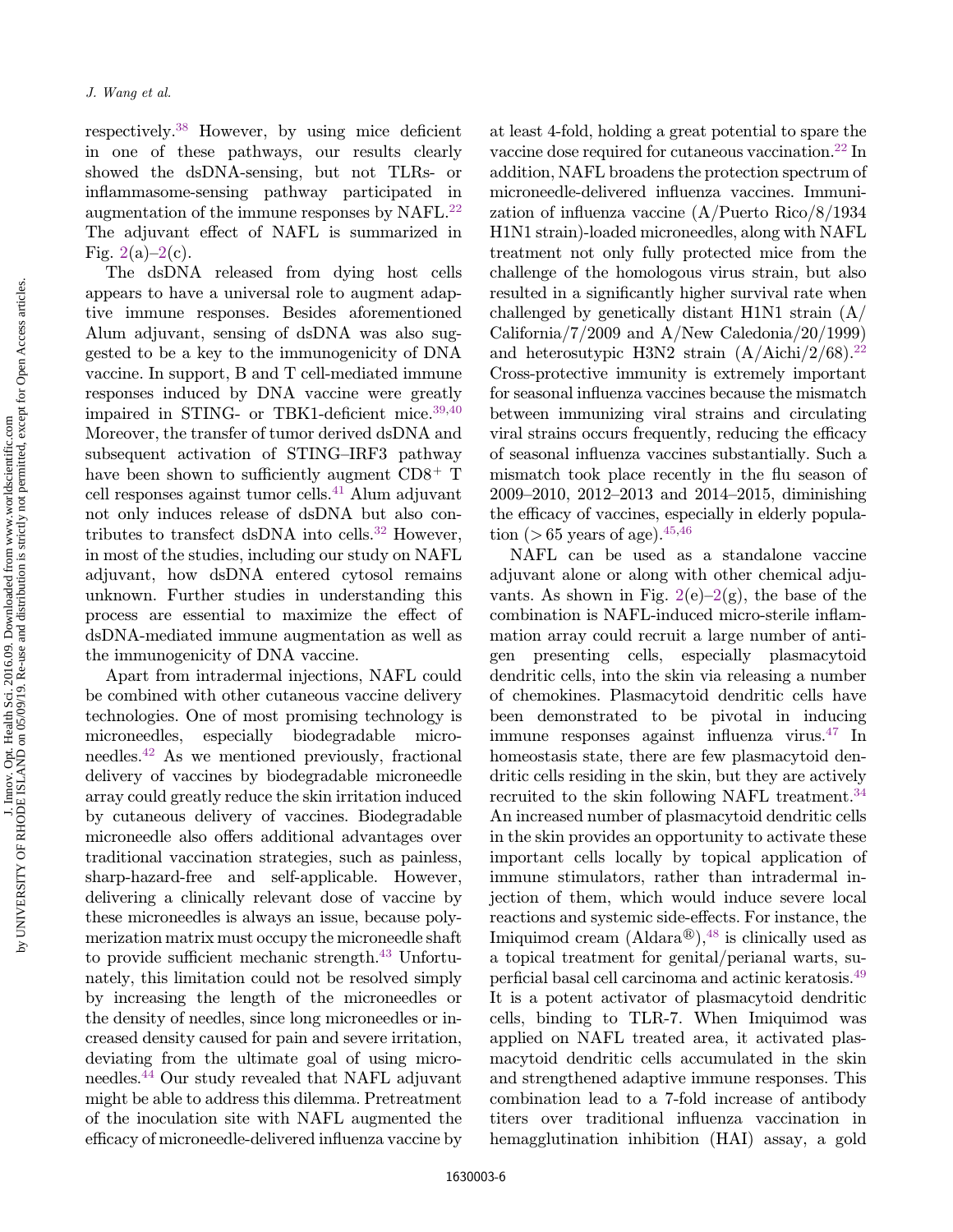<span id="page-7-0"></span>standard to evaluate the efficacy of influenza vaccination[.34](#page-8-0) The result indicates this immunization strategy can offer a significant dose sparing, which may greatly reduce the cost of vaccines and speed up the vaccination of whole population during a pandemic. Besides dose sparing, this immunization strategy may also help the elder population. Intradermal or intramuscular injection of influenza vaccine only induced insufficient immune responses owing to the immunosenescence in elderly.<sup>3</sup> Encouragingly, addition of NAFL/Imiquimod adjuvant system greatly reversed the immunosenescence and conferred high level of protection against lethal viral challenges in old mice.<sup>34</sup>

#### 5. Conclusion

A great deal of progress has been made recently on how vaccination can be facilitated by lights. A number of new concepts emerged, such as fractional delivery and micro-inflammation array, greatly bolstering our understanding of the nature of the skin immune system. These concepts hold a great promise to solve several key issues in today's vaccine field, leading to a safer and more efficient vaccination. Because these concepts/strategies were only tested in mouse and pig models, a more clinically relevant model like monkeys and clinical trials are urgently needed in the near future to fully realize their potentials.

#### Acknowledgments

This work is supported in part by the National Institutes of Health grants AI089779, AI070785, AI097696 and DA028378 (to M.X.W.) and the National Institutes of Health grants DA033371, AI107678 (to X.Y.C).

#### References

- $\blacktriangleright$  1. G. J. Nabel, "Designing tomorrow's vaccines," N. Engl. J. Med. 368, 551–560 (2013).
- $\triangleright$  2. A. Demirjian, O. Levy, "Safety and efficacy of neonatal vaccination," Eur. J. Immunol. 39, 36–46 (2009).
- >3. J. J. Goronzy, C. M. Weyand, "Understanding immunosenescence to improve responses to vaccines," Nat. Immunol. 14, 428–436 (2013).
- $\blacktriangleright$  4. S. G. Reed, M. T. Orr, C. B. Fox, "Key roles of adjuvants in modern vaccines," Nat. Med. 19, 1597– 1608 (2013).
- $\blacktriangleright$  5. M. F. Bachmann, G. T. Jennings, "Vaccine delivery: A matter of size, geometry, kinetics and molecular patterns," Nat. Rev. Immunol. 10, 787–796 (2010).
- 6. S. B. Onikienko, A. B. Zemlyanoy, B. A. Margulis, I. V. Guzhova, M. B. Varlashova, V. S. Gornostaev, N. V. Tikhonova, G. A. Baranov, V. V. Lesnichiy, \Diagnostics and correction of the metabolic and immune disorders. Interactions of bacterial endotoxins and lipophilic xenobiotics with receptors associated with innate immunity," Donosologiya (St Petersburg) 1, 32–54 (2007).
- 7. X. Chen, P. Kim, B. Farinelli, A. Doukas, S. H. Yun, J. A. Gelfand, R. R. Anderson, M. X. Wu, "A novel laser vaccine adjuvant increases the motility of antigen presenting cells,"  $PLoS$  One 5, e13776 (2010).
- 8. X. Chen, M. Pravetoni, B. Bhayana, P. R. Pentel, M. X. Wu, "High immunogenicity of nicotine vaccines obtained by intradermal delivery with safe adjuvants," Vaccine 31, 159–164 (2012).
- 9. S. Kashiwagi, J. Yuan, B. Forbes, M. L. Hibert, E. L. Lee, L. Whicher, C. Goudie, Y. Yang, T. Chen, B. Edelblute, B. Collette, L. Edington, J. Trussler, J. Nezivar, P. Leblanc, R. Bronson, K. Tsukada, M. Suematsu, J. Dover, T. Brauns, J. Gelfand, M. C. Poznansky, "Near–infrared laser adjuvant for influenza vaccine,"  $PLoS$  One 8, e82899 (2013).
- $\blacktriangleright$ 10. X. Chen, M. X. Wu, "Laser vaccine adjuvant for cutaneous immunization," Expert Rev. Vaccines 10, 1397–1403 (2011).
- $\blacktriangleright$ 11. X. Chen, J. Wang, D. Shah, M. X. Wu, "An update on the use of laser technology in skin vaccination," Expert Rev. Vaccines 12, 1313–1323 (2013).
- 12. S. Kashiwagi, T. Brauns, J. Gelfand, M. C. Poznansky, "Laser vaccine adjuvants. History, progress, and potential," Hum. Vaccin. Immunother 10, 1892–1907 (2014).
- 13. J. K. Hickling, K. R. Jones, M. Friede, D. Zehrung, D. Chen, D. Kristensen, \Intradermal delivery of vaccines: Potential benefits and current challenges," Bull. World Health Organ. 89, 221–226 (2011).
- 14. J. Beran, A. Ambrozaitis, A. Laiskonis, N. Mickuviene, P. Bacart, Y. Calozet, E. Demanet, S. Heijmans, P. Van Belle, F. Weber, C. Salamand, \Intradermal in°uenza vaccination of healthy adults using a new microinjection system: A 3-year randomised controlled safety and immunogenicity trial," *BMC Med.* 7, 13 (2009).
- 15. I. Leroux-Roels, E. Vets, R. Freese, M. Seiberling, F. Weber, C. Salamand, G. Leroux-Roels, "Seasonal influenza vaccine delivered by intradermal microinjection: A randomised controlled safety and immunogenicity trial in adults," Vaccine 26, 6614–6619 (2008).
	- 16. P. M. Jeena, M. K. Chhagan, J. Topley, H. M. Coovadia, "Safety of the intradermal Copenhagen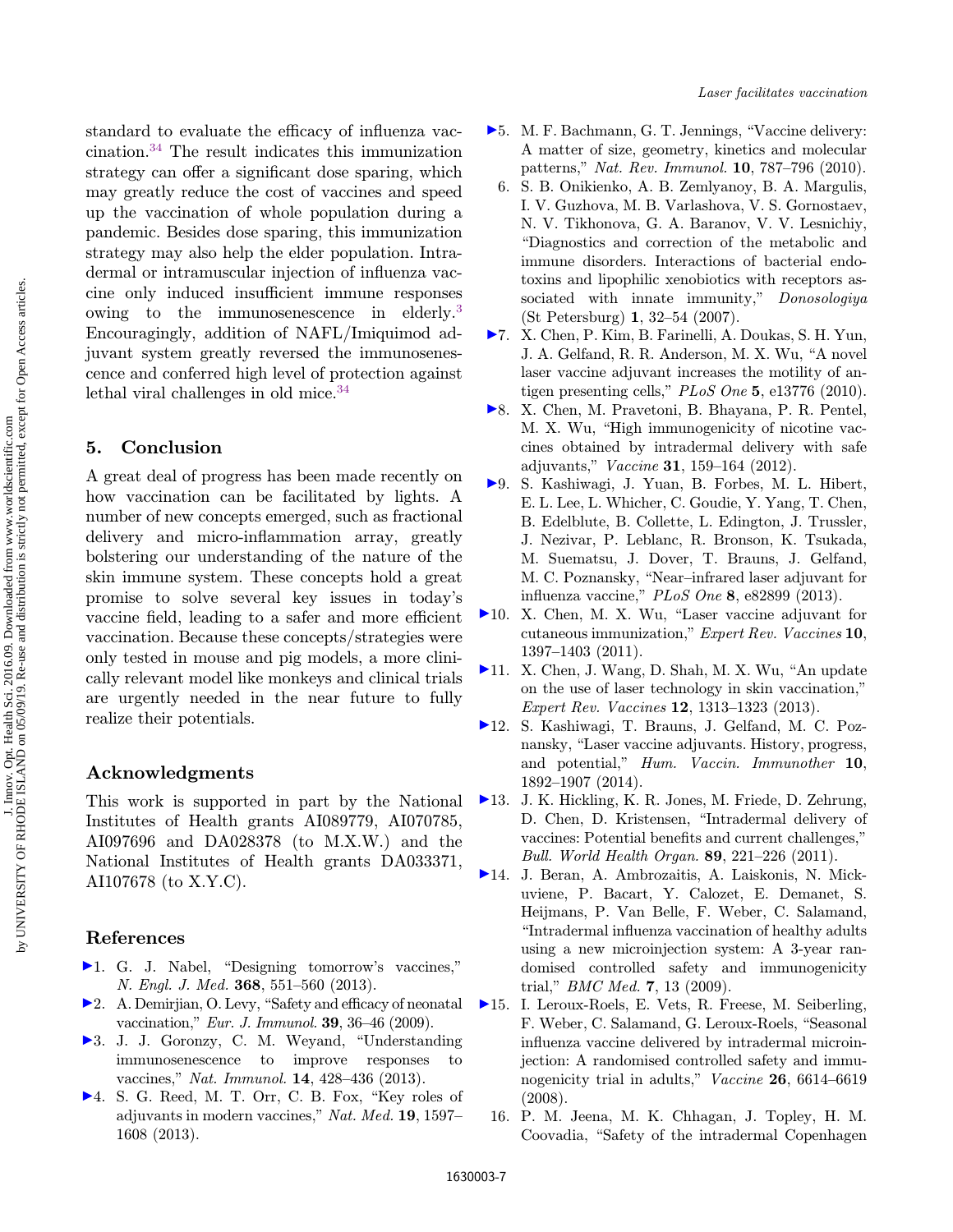<span id="page-8-0"></span>1331 BCG vaccine in neonates in Durban, South Africa," Bull. World Health Organ 79, 337–343 (2001).

- [1](http://www.worldscientific.com/action/showLinks?crossref=10.1016%2Fj.jconrel.2012.01.002&isi=000303734400006)7. X. Chen, D. Shah, G. Kositratna, D. Manstein, R. R. Anderson, M. X. Wu, "Facilitation of transcutaneous drug delivery and vaccine immunization by a safe laser technology," J. Control. Release 159, 43–51 (2012).
- [1](http://www.worldscientific.com/action/showLinks?crossref=10.1016%2Fj.jconrel.2014.08.006&isi=000342460400035)8. X. Chen, G. Kositratna, C. Zhou, D. Manstein, M. X. Wu, "Micro-fractional epidermal powder delivery for improved skin vaccination," J. Control. Release 192, 310–316 (2014).
- [1](http://www.worldscientific.com/action/showLinks?crossref=10.4049%2Fjimmunol.1500564&isi=000355757800035)9. D. Terhorst, E. Fossum, A. Baranska, S. Tamoutounour, C. Malosse, M. Garbani, R. Braun, E. Lechat, R. Crameri, B. Bogen, S. Henri, B. Malissen, "Laser-assisted intradermal delivery of adjuvant-free vaccines targeting  $XCR1+$  dendritic cells induces potent antitumoral responses," J. Immunol. 194, 5895–5902 (2015).
- ▶ [2](http://www.worldscientific.com/action/showLinks?crossref=10.1586%2Ferv.11.79&isi=000296609200018)0. S. R. Walsh, R. Dolin, "Vaccinia viruses: Vaccines against smallpox and vectors against infectious diseases and tumors," Expert Rev. Vaccines 10, 1221– 1240 (2011).
- [2](http://www.worldscientific.com/action/showLinks?crossref=10.1097%2FQAD.0000000000000595&isi=000351688200002)1. Q. Liu, Y. Li, Z. Luo, G. Yang, Y. Liu, Y. Liu, M. Sun, J. Dai, Q. Li, C. Qin, Y. Shao, \HIV-1 vaccines based on replication-competent Tiantan vaccinia protected Chinese rhesus macaques from simian HIV infection," AIDS 29, 649–658 (2015).
- $\blacktriangleright$  [2](http://www.worldscientific.com/action/showLinks?crossref=10.1073%2Fpnas.1500408112&isi=000353239100054)2. J. Wang, B. Li, M. X. Wu, "Effective and lesion-free cutaneous influenza vaccination," Proc. Natl. Acad. *Sci. USA* **112**, 5005–5010  $(2015)$ .
- $\blacktriangleright$  [2](http://www.worldscientific.com/action/showLinks?crossref=10.1126%2Fscience.6836297&isi=A1983QL86100036)3. R. R. Anderson, J. A. Parrish, "Selective photothermolysis: Precise microsurgery by selective absorption of pulsed radiation," Science 220, 524-527 (1983).
- [2](http://www.worldscientific.com/action/showLinks?crossref=10.1016%2Fj.biomaterials.2015.04.040&isi=000356122700004)4. B. Li, J. Wang, S. Y. Yang, C. Zhou, M. X. Wu, "Sample-free quantification of blood biomarkers via laser-treated skin," Biomaterials 59, 30–38 (2015).
	- 25. R. A. Seder, L. J. Chang, M. E. Enama, K. L. Zephir, U. N. Sarwar, I. J. Gordon, L. A. Holman, E. R. James, P. F. Billingsley, A. Gunasekera, A. Richman, S. Chakravarty, A. Manoj, S. Velmurugan, M. Li, A. J. Ruben, T. Li, A. G. Eappen, R. E. Stafford, S. H. Plummer, C. S. Hendel, L. Novik, P. J. Costner, F. H. Mendoza, J. G. Saunders, M. C. Nason, J. H. Richardson, J. Murphy, S. A. Davidson, T. L. Richie, M. Sedegah, A. Sutamihardja, G. A. Fahle, K. E. Lyke, M. B. Laurens, M. Roederer, K. Tewari, J. E. Epstein, B. K. Sim, J. E. Ledgerwood, B. S. Graham, S. L. Hoffman, VRC 312 Study Team, "Protection against malaria by intravenous immunization with a nonreplicating sporozoite vaccine," Science 341, 1359–1365 (2013).
	- 26. World Health Organization, \World Malaria Report 2013," (2013).
- [2](http://www.worldscientific.com/action/showLinks?crossref=10.1086%2F600120&isi=000267604000004)7. K. E. Kester, J. F. Cummings, O. Ofori-Anyinam, C. F. Ockenhouse, U. Krzych, P. Moris, R. Schwenk, R. A. Nielsen, Z. Debebe, E. Pinelis, L. Juompan, J. Williams, M. Dowler, V. A. Stewart, R. A. Wirtz, M. C. Dubois, M. Lievens, J. Cohen, W. R. Ballou, D. G. Heppner Jr., RTS SVEG, "Randomized, double-blind, phase 2a trial of falciparum malaria vaccines RTS,S/AS01B and RTS,S/AS02A in malaria-naive adults: Safety, efficacy, and immunologic associates of protection," J. Infect. Dis. 200, 337– 346 (2009).
- [2](http://www.worldscientific.com/action/showLinks?crossref=10.1371%2Fjournal.pone.0008947)8. S. Conteh, R. Chattopadhyay, C. Anderson, S. L. Hoffman, "Plasmodium yoelii-infected A. stephensi inefficiently transmit malaria compared to intravenous route," *PLoS One* 5, e8947 (2010).
- [2](http://www.worldscientific.com/action/showLinks?crossref=10.1016%2Fj.jconrel.2015.02.031&isi=000352146500005)9. C. Zhou, X. Chen, Q. Zhang, J. Wang, M. X. Wu, \Laser mimicking mosquito bites for skin delivery of malaria sporozoite vaccines," J. Control. Release 204, 30–37 (2015).
- [3](http://www.worldscientific.com/action/showLinks?crossref=10.1096%2Ffj.11-184556&isi=000300949300029)0. S. Hutchison, R. A. Benson, V. B. Gibson, A. H. Pollock, P. Garside, J. M. Brewer, "Antigen depot is not required for alum adjuvanticity," FASEB J. 26, 1272–1279 (2012).
- [3](http://www.worldscientific.com/action/showLinks?crossref=10.1038%2Fnm.2403&isi=000293507400034)1. T. Marichal, K. Ohata, D. Bedoret, C. Mesnil, C. Sabatel, K. Kobiyama, P. Lekeux, C. Coban, S. Akira, K. J. Ishii, F. Bureau, C. J. Desmet, "DNA released from dying host cells mediates aluminum adjuvant activity," Nat. Med. 17, 996–1002 (2011).
- [3](http://www.worldscientific.com/action/showLinks?crossref=10.1073%2Fpnas.1300392110&isi=000317521600008)2. A. S. McKee, M. A. Burchill, M. W. Munks, L. Jin, J. W. Kappler, R. S. Friedman, J. Jacobelli, P. Marrack, "Host DNA released in response to aluminum adjuvant enhances MHC class II-mediated antigen presentation and prolongs CD4 T-cell interactions with dendritic cells," Proc. Natl. Acad. Sci. USA 110, E1122–E1131 (2013).
- [3](http://www.worldscientific.com/action/showLinks?crossref=10.1038%2Fnature06939&isi=000256839900061)3. S. C. Eisenbarth, O. R. Colegio, W. O'Connor, F. S. Sutterwala, R. A. Flavell, "Crucial role for the Nalp3 inflammasome in the immunostimulatory properties of aluminium adjuvants," Nature 453, 1122–1126 (2008).
- [3](http://www.worldscientific.com/action/showLinks?isi=000340622900039)4. J. Wang, D. Shah, X. Chen, R. R. Anderson, M. X. Wu, "A micro-sterile inflammation array as an adjuvant for influenza vaccines," Nat. Commun 5, 4447 (2014).
- [3](http://www.worldscientific.com/action/showLinks?crossref=10.1002%2Flsm.20048&isi=000222453900010)5. D. Manstein, G. S. Herron, R. K. Sink, H. Tanner, R. R. Anderson, "Fractional photothermolysis: A new concept for cutaneous remodeling using microscopic patterns of thermal injury," Lasers Surg. Med. 34, 426–438 (2004).
- $\blacktriangleright$  [3](http://www.worldscientific.com/action/showLinks?crossref=10.1146%2Fannurev-immunol-032713-120156&isi=000336427400015)6. J. Wu, Z. J. Chen, "Innate immune sensing and signaling of cytosolic nucleic acids," Annu. Rev. Immunol. 32 461–488 (2014).
- $\blacktriangleright$  [3](http://www.worldscientific.com/action/showLinks?crossref=10.1146%2Fannurev-immunol-031210-101405&isi=000289959200023)7. B. K. Davis, H. Wen, J. P. Ting, "The inflammasome NLRs in immunity, inflammation, and associated diseases," Annu. Rev. Immunol. 29, 707–735 (2011).